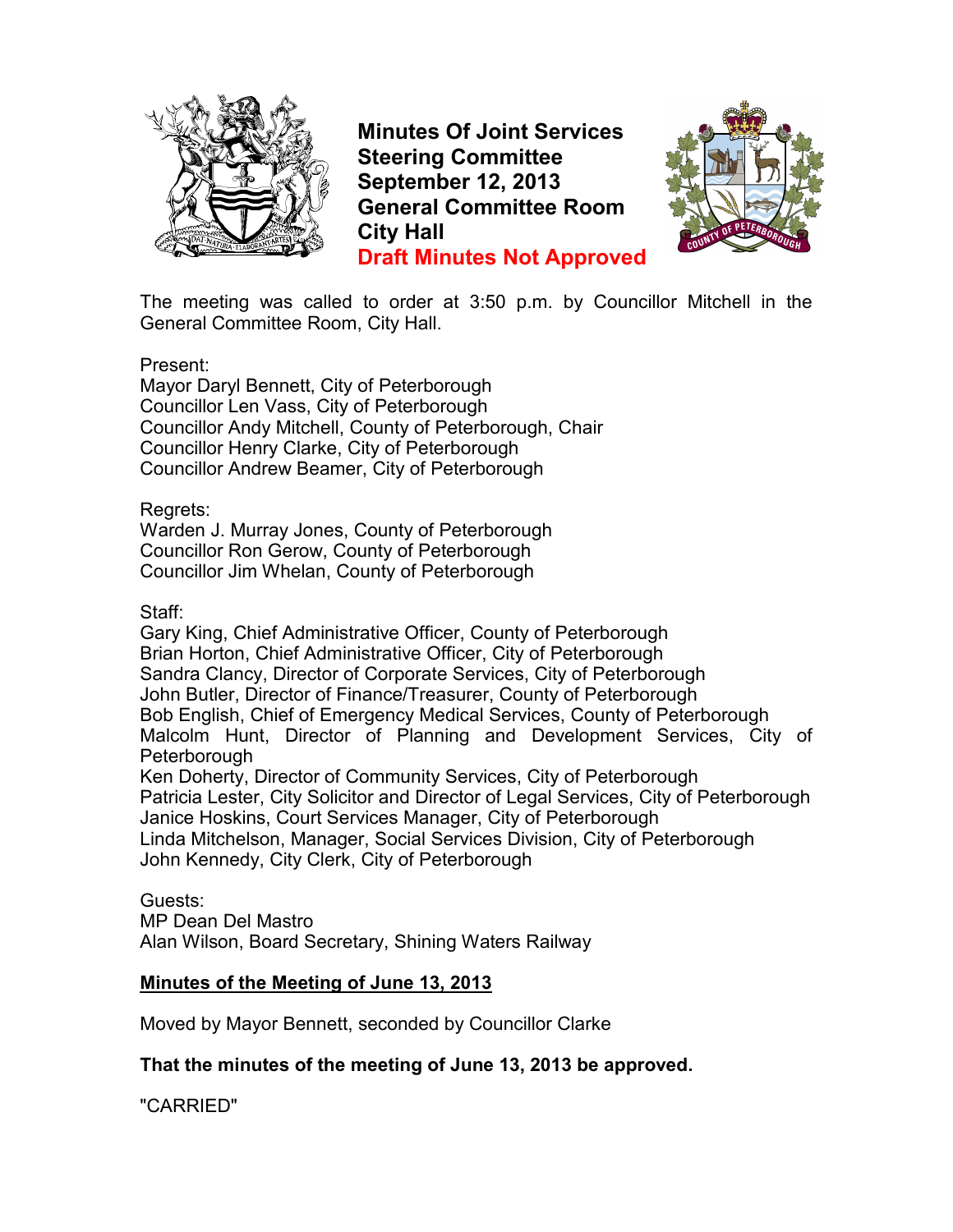## **Disclosure of Pecuniary Interest**

Councillor Vass declared an Interest in Item 9 as his son is employed by Emergency Medical Services (EMS).

#### **Minutes for Information**

Moved by Councillor Clarke, seconded by Councillor Beamer

**That the AHAC (Affordable Housing Action Committee) minutes of May 9, 2013 be received for information.** 

"CARRIED"

## **MP Del Mastro – Update on Shining Waters Railway**

MP Del Mastro and Alan Wilson, Secretary to the Board of Directors, Shining Waters Railway provided Committee with an update on train service routes.

Moved by Mayor Bennett, seconded by Councillor Vass

**That the Shining Waters Railway update by MP Del Mastro and Alan Wilson, Secretary to the Board of Directors be received for information.** 

"CARRIED"

## **Schedule for Joint Services Steering Committee Meetings for 2014 Gary King, CAO, County of Peterborough Brian Horton, CAO, City of Peterborough**

Moved by Councillor Clarke, seconded by Councillor Vass

**That the Joint Services Steering Committee approve the schedule for Joint Services Steering Committee meetings for 2014 as provided.**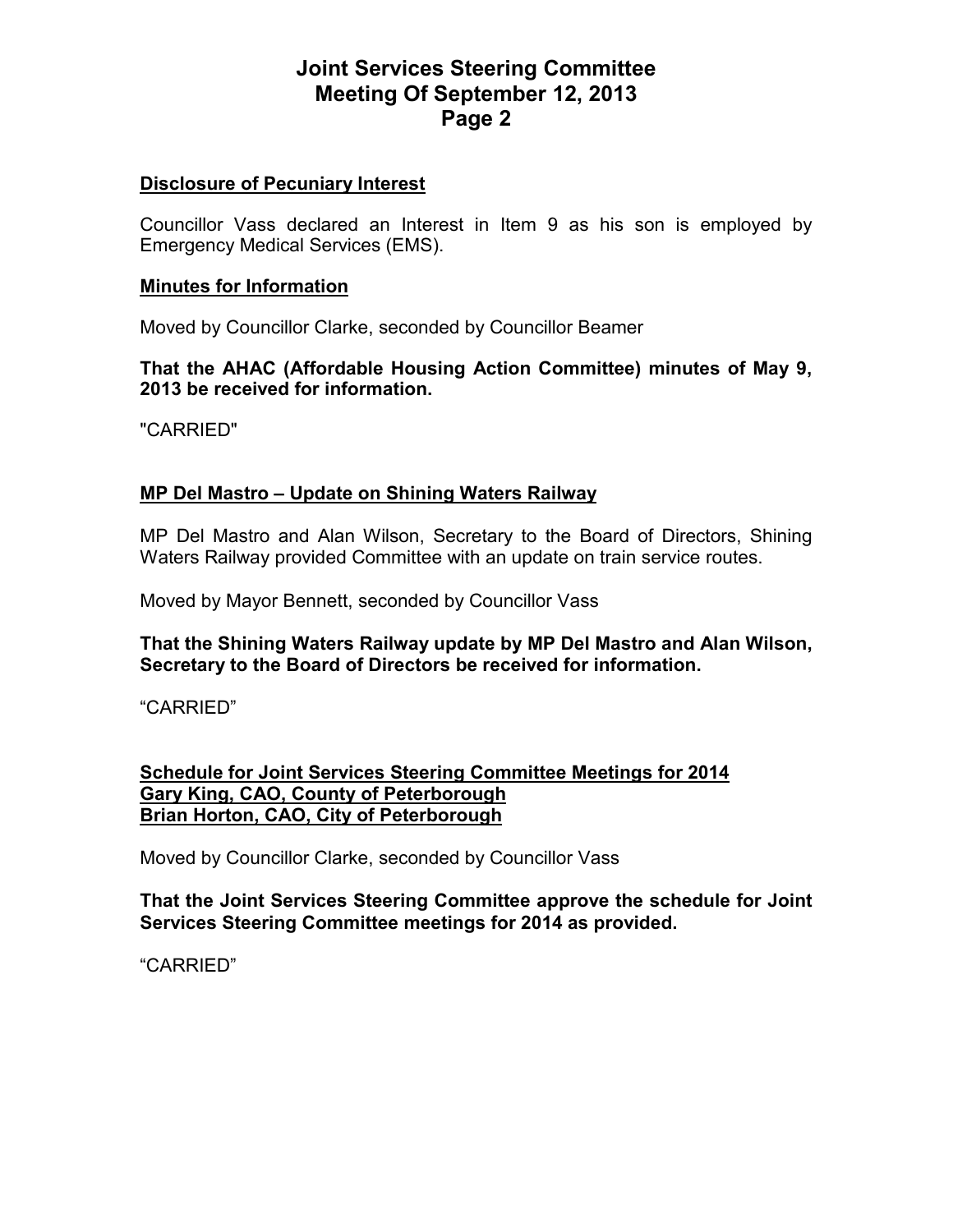#### **Report CPJSSC13-009 Consolidated Municipal Services Management Agreement 2014-2018 Sandra Clancy, Director of Corporate Services, City of Peterborough**

Sandra Clancy, Director of Corporate Services, City of Peterborough provided introductory comments to report CPJSSC13-009.

Moved by Mayor Bennett, seconded by Councillor Clarke

**That the Joint Services Steering Committee approve the recommendation outlined in Report CPJSSC13-009 dated September 12, 2013 of the Director of Corporate Services, as follows:** 

**That the Joint Services Steering Committee endorse a new Consolidated Municipal Services Management Agreement for 2014-2018, that maintains the existing cost sharing formulas, as set out in Appendix B.** 

"CARRIED"

#### **Report CSSSJSSC13-009 Winter Weather Response Ken Doherty, Director of Community Services, City of Peterborough**

Ken Doherty, Director of Community Services, City of Peterborough and Linda Mitchelson, Manager of Social Services, City of Peterborough provided introductory comments to report CSSSJSSC13-009.

Moved by Councillor Clarke, seconded by Councillor Vass

**That the Joint Services Steering Committee endorse the recommendations outlined in Report CSSSJSSC13-009 dated September 12, 2013, of the Director of Community Services, as follows:** 

- **a) That a winter weather response volunteer-led pilot program to operate from November 2013 to March 2014, with a City contribution of \$12,000, be approved; and**
- **b) That an increase of \$25,000 to the Drop-In budget be approved, bringing the total to \$185,000 in 2014, to allow for additional paid staff hours on Saturdays through the winter, and to provide some rent to Murray St. Baptist Church for the Sunday program.**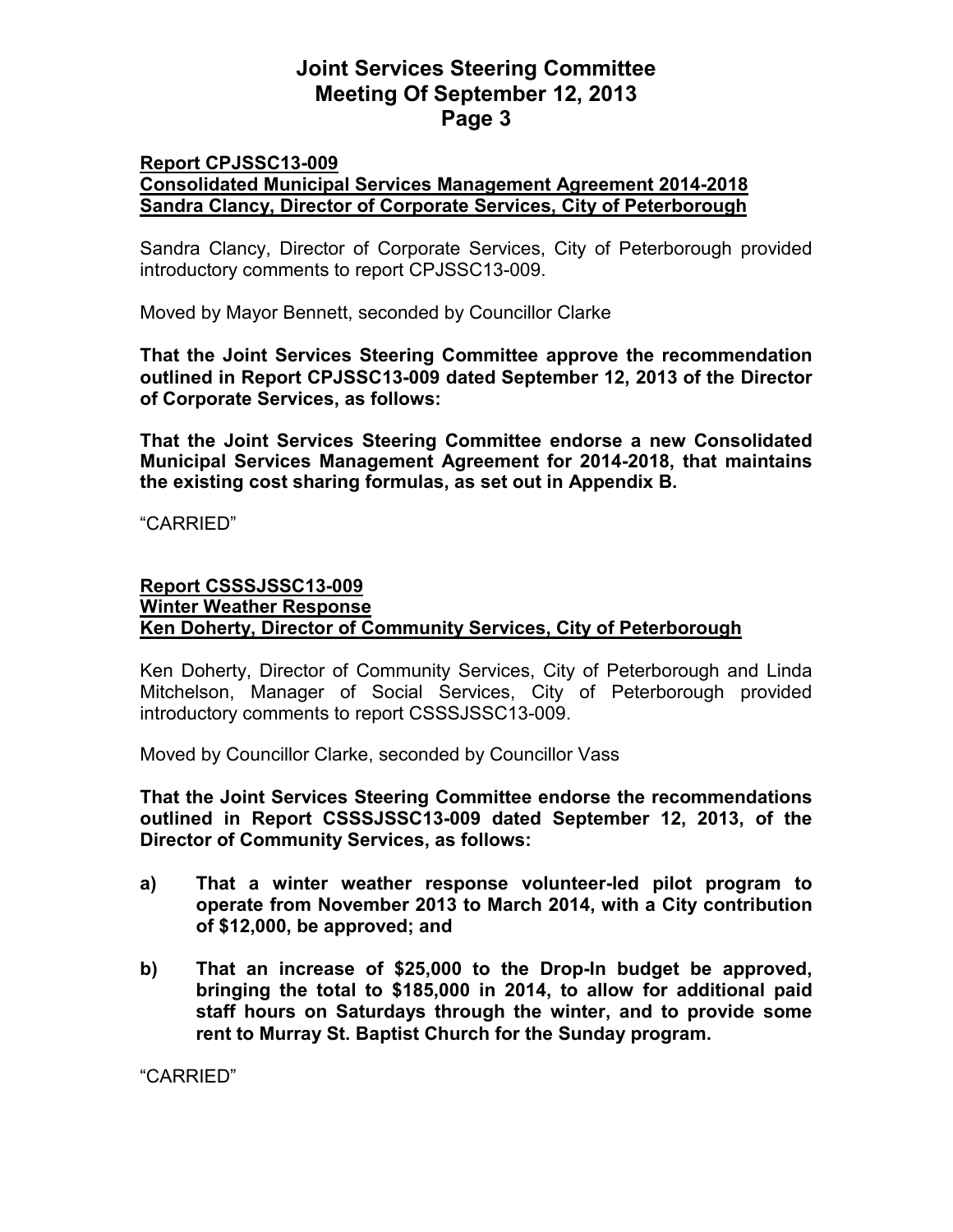#### **Report OCSPOAJSSC13-001 Relocation of Provincial Offences Courtroom and Office Patricia Lester, City Solicitor, Director of Legal Services, City of Peterborough**

Patricia Lester, City Solicitor, Director of Legal Services and Janice Hoskins, Court Services Manager, City of Peterborough made introductory remarks to report OCSPOAJSSC13-001.

Moved by Councillor Vass, seconded by Mayor Bennett

**That the Joint Services Steering Committee endorse the recommendations outlined in Report OCSPOAJSSC13-001 dated September 12, 2013 of the City Solicitor as follows:** 

- **a) That Staff be authorized to explore leasing arrangements at 185 King Street, with the Peterborough County-City Health Unit; and**
- **b) That Staff report back to the Joint Services Steering Committee on the results of the negotiations and any and all related rent, leasehold improvements and relocation costs.**

"CARRIED"

## **Preliminary 2014 Budget – Peterborough County City Paramedics John Butler, Director of Finance/Treasurer, County of Peterborough**

Councillor Vass was not involved in discussions due to his declared interest. Quorum was lost and therefore there was no motion to receive the report.

John Butler, Director of Finance/Treasurer, County of Peterborough and Bob English, Chief of Emergency Medical Services, County of Peterborough provided comments the preliminary 2014 budget.

## **Other Business**

Moved by Councillor Beamer, seconded by Councillor Clarke

**That the Joint Services Steering Committee endorse the donation of a surplus ambulance to the Red Cross.**